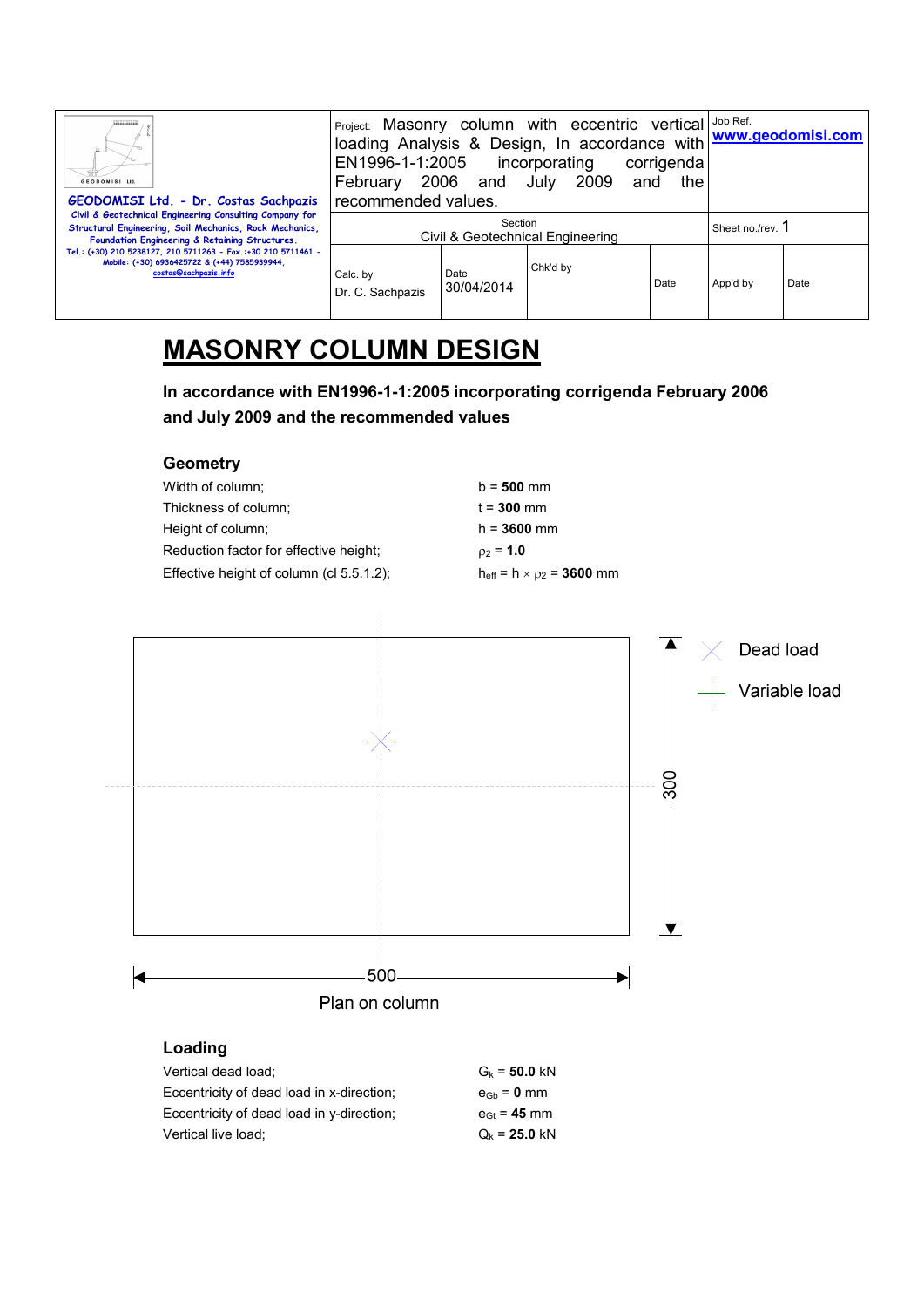| <b>GEODOMISI Ltd</b><br>GEODOMISI Ltd. - Dr. Costas Sachpazis                                                                                                   | Project: Masonry column with eccentric vertical<br>loading Analysis & Design, In accordance with<br>EN1996-1-1:2005<br>incorporating<br>corrigenda<br>February 2006<br>July 2009<br>and<br>and<br>the<br>recommended values. |                             |                                                                                                                    |      | Job Ref.<br>www.geodomisi.com |      |  |  |
|-----------------------------------------------------------------------------------------------------------------------------------------------------------------|------------------------------------------------------------------------------------------------------------------------------------------------------------------------------------------------------------------------------|-----------------------------|--------------------------------------------------------------------------------------------------------------------|------|-------------------------------|------|--|--|
| Civil & Geotechnical Engineering Consulting Company for<br>Structural Engineering, Soil Mechanics, Rock Mechanics,                                              |                                                                                                                                                                                                                              |                             | Section<br>Civil & Geotechnical Engineering                                                                        |      | Sheet no./rev. 1              |      |  |  |
| Foundation Engineering & Retaining Structures.<br>Tel.: (+30) 210 5238127, 210 5711263 - Fax.:+30 210 5711461 -<br>Mobile: (+30) 6936425722 & (+44) 7585939944, |                                                                                                                                                                                                                              |                             |                                                                                                                    |      |                               |      |  |  |
| costas@sachpazis.info                                                                                                                                           | Calc. by<br>Dr. C. Sachpazis                                                                                                                                                                                                 | Date<br>30/04/2014          | Chk'd by                                                                                                           | Date | App'd by                      | Date |  |  |
| Eccentricity of variable load in x-direction;                                                                                                                   |                                                                                                                                                                                                                              |                             | $e_{Ob} = 0$ mm                                                                                                    |      |                               |      |  |  |
| Eccentricity of variable load in y-direction;                                                                                                                   |                                                                                                                                                                                                                              |                             | $e_{Qt} = 45$ mm                                                                                                   |      |                               |      |  |  |
| Characteristic wind loading;                                                                                                                                    |                                                                                                                                                                                                                              |                             | $W_k = 0.0$ kN/m <sup>2</sup>                                                                                      |      |                               |      |  |  |
| Vertical wind loading;                                                                                                                                          |                                                                                                                                                                                                                              |                             | $W_v = 0.0$ kN                                                                                                     |      |                               |      |  |  |
| <b>Masonry details</b>                                                                                                                                          |                                                                                                                                                                                                                              |                             |                                                                                                                    |      |                               |      |  |  |
| Masonry type;                                                                                                                                                   |                                                                                                                                                                                                                              |                             | Aggregate concrete - Group 2                                                                                       |      |                               |      |  |  |
| Mean compressive strength of masonry unit;                                                                                                                      |                                                                                                                                                                                                                              |                             | $f_b = 7.3$ N/mm <sup>2</sup>                                                                                      |      |                               |      |  |  |
| Density of masonry;                                                                                                                                             |                                                                                                                                                                                                                              |                             | $\gamma$ = 18 kN/m <sup>3</sup>                                                                                    |      |                               |      |  |  |
| Mortar type;                                                                                                                                                    |                                                                                                                                                                                                                              |                             | M6 - General purpose mortar                                                                                        |      |                               |      |  |  |
| Compressive strength of masonry mortar;                                                                                                                         |                                                                                                                                                                                                                              |                             | $f_m = 6$ N/mm <sup>2</sup>                                                                                        |      |                               |      |  |  |
| Compressive strength factor - Table 3.3;                                                                                                                        |                                                                                                                                                                                                                              |                             | $K = 0.45$                                                                                                         |      |                               |      |  |  |
| Characteristic compressive strength of masonry - eq 3.2                                                                                                         |                                                                                                                                                                                                                              |                             | $f_k = K \times f_b^{0.7} \times f_m^{0.3} = 3.097$ N/mm <sup>2</sup>                                              |      |                               |      |  |  |
| Characteristic flexural strength of masonry having a plane of failure parallel to the bed joints - cl 3.6.3                                                     |                                                                                                                                                                                                                              |                             |                                                                                                                    |      |                               |      |  |  |
|                                                                                                                                                                 |                                                                                                                                                                                                                              |                             | $f_{xk1} = 0.1$ N/mm <sup>2</sup>                                                                                  |      |                               |      |  |  |
| Partial factors for material strength                                                                                                                           |                                                                                                                                                                                                                              |                             |                                                                                                                    |      |                               |      |  |  |
| Category of manufacturing control;                                                                                                                              |                                                                                                                                                                                                                              |                             | <b>Category I</b>                                                                                                  |      |                               |      |  |  |
| Class of execution control;                                                                                                                                     |                                                                                                                                                                                                                              | Class 1                     |                                                                                                                    |      |                               |      |  |  |
| Partial factor for masonry in compressive flexure;                                                                                                              |                                                                                                                                                                                                                              | $\gamma_{\text{Mc}} = 2.30$ |                                                                                                                    |      |                               |      |  |  |
| <b>Slenderness ratio</b>                                                                                                                                        |                                                                                                                                                                                                                              |                             |                                                                                                                    |      |                               |      |  |  |
| Slenderness ratio minor axis (cl.5.5.2.1);                                                                                                                      |                                                                                                                                                                                                                              |                             | $\lambda_t$ = h <sub>eff</sub> / t = <b>12.00</b>                                                                  |      |                               |      |  |  |
| Slenderness ratio major axis (cl.5.5.2.1);                                                                                                                      |                                                                                                                                                                                                                              |                             | $\lambda_{b}$ = h <sub>eff</sub> / b = <b>7.20</b>                                                                 |      |                               |      |  |  |
| Maximum slenderness;                                                                                                                                            |                                                                                                                                                                                                                              |                             | $\lambda$ = max( $\lambda_t$ , $\lambda_b$ ) = 12.00                                                               |      |                               |      |  |  |
|                                                                                                                                                                 |                                                                                                                                                                                                                              |                             | PASS - Slenderness ratio is less than 27                                                                           |      |                               |      |  |  |
| Reduction factor for slenderness and eccentricity about the major axis -                                                                                        |                                                                                                                                                                                                                              |                             |                                                                                                                    |      |                               |      |  |  |
| <b>Section 6.1.2.2</b>                                                                                                                                          |                                                                                                                                                                                                                              |                             |                                                                                                                    |      |                               |      |  |  |
| Design bending moment top or bottom of column;                                                                                                                  |                                                                                                                                                                                                                              |                             | $M_{\text{idb}} = abs(\gamma_{fGV} \times G_k \times e_{Gb} + \gamma_{fQv} \times Q_k \times e_{Qb}) = 0.0$<br>kNm |      |                               |      |  |  |
| Design vertical load at top or bottom of column;                                                                                                                |                                                                                                                                                                                                                              |                             | $N_{\text{idb}} = abs(\gamma_{fGv} \times G_k + \gamma_{fQv} \times Q_k) = 83.6$ kN                                |      |                               |      |  |  |
| Initial eccentricity - cl.5.5.1.1;                                                                                                                              |                                                                                                                                                                                                                              |                             | $e_{init} = h_{eff} / 450 = 8.0$ mm                                                                                |      |                               |      |  |  |
| Conservativley assume moment due to wind load at the top of the column is equal to that at mid height                                                           |                                                                                                                                                                                                                              |                             |                                                                                                                    |      |                               |      |  |  |
| Eccentricity due to horizontal load;                                                                                                                            |                                                                                                                                                                                                                              |                             | $e_{hb} = 0.0$ mm                                                                                                  |      |                               |      |  |  |
| Eccentricity at top or bottom of column - eq.6.5;                                                                                                               |                                                                                                                                                                                                                              | mm                          | $e_{ib}$ = max(M <sub>idb</sub> / N <sub>idb</sub> + $e_{hb}$ + $e_{init}$ , 0.05 $\times$ b) = <b>25.0</b>        |      |                               |      |  |  |
| Reduction factor top or bottom of column - eq.6.4;                                                                                                              |                                                                                                                                                                                                                              |                             | $\Phi_{\rm ib}$ = max(1 - 2 × e <sub>ib</sub> / b, 0) = <b>0.9</b>                                                 |      |                               |      |  |  |

Ratio of top and middle mnts due to eccentricity;  $\alpha_{\text{mdb}} = 1.0$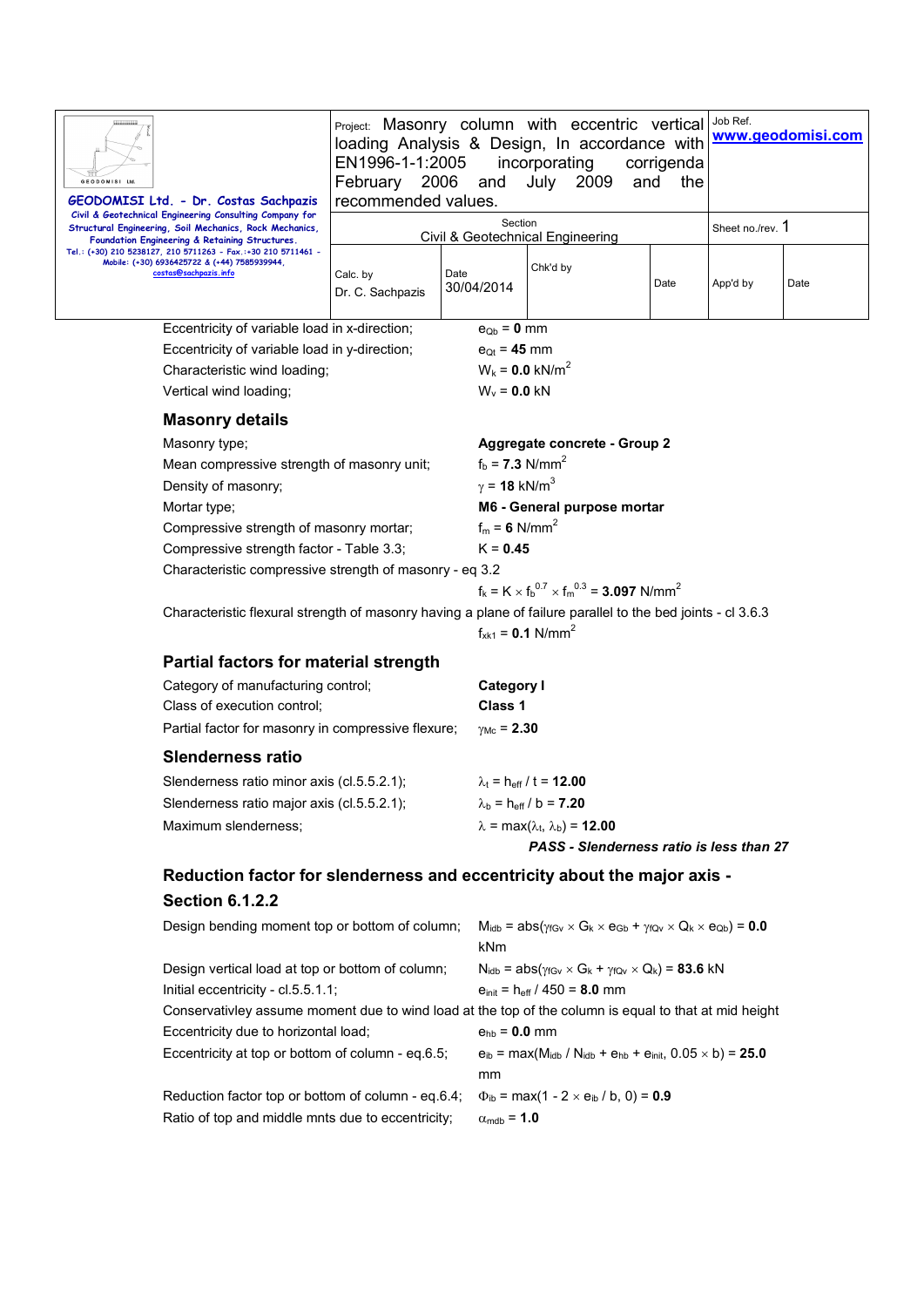| <b>GEODOMISI Ltd</b><br>GEODOMISI Ltd. - Dr. Costas Sachpazis                                                                                                                                                                                                                                                  | EN1996-1-1:2005 incorporating<br>February 2006 and July 2009<br>recommended values. |                    | Project: Masonry column with eccentric vertical   Job Ref.<br>loading Analysis & Design, In accordance with www.geodomisi.com | corrigenda<br>the<br>and |                  |      |
|----------------------------------------------------------------------------------------------------------------------------------------------------------------------------------------------------------------------------------------------------------------------------------------------------------------|-------------------------------------------------------------------------------------|--------------------|-------------------------------------------------------------------------------------------------------------------------------|--------------------------|------------------|------|
| Civil & Geotechnical Engineering Consulting Company for<br>Structural Engineering, Soil Mechanics, Rock Mechanics,<br>Foundation Engineering & Retaining Structures.<br>Tel.: (+30) 210 5238127, 210 5711263 - Fax.:+30 210 5711461 -<br>Mobile: (+30) 6936425722 & (+44) 7585939944.<br>costas@sachpazis.info | Section<br>Civil & Geotechnical Engineering                                         |                    |                                                                                                                               |                          | Sheet no./rev. 1 |      |
|                                                                                                                                                                                                                                                                                                                | Calc. by<br>Dr. C. Sachpazis                                                        | Date<br>30/04/2014 | Chk'd by                                                                                                                      | Date                     | App'd by         | Date |
| $M_{mdb} = \alpha_{mdb} \times abs(\gamma_{fGV} \times G_k \times e_{Gb} + \gamma_{fQv} \times Q_k \times e_{Qb})$<br>Design bending moment at middle of column;                                                                                                                                               |                                                                                     |                    |                                                                                                                               |                          |                  |      |
|                                                                                                                                                                                                                                                                                                                | $= 0.0$ kNm                                                                         |                    |                                                                                                                               |                          |                  |      |

| Design vertical load at middle of column;                                                                       | $N_{\text{mdb}} = \gamma_{fGV} \times G_k + \gamma_{fOV} \times Q_k + \gamma_{fGV} \times t \times b \times \gamma \times h / 2 =$<br>89.2 kN |
|-----------------------------------------------------------------------------------------------------------------|-----------------------------------------------------------------------------------------------------------------------------------------------|
| Eccentricity due to horizontal load;                                                                            | $e_{\text{hmb}} = 0.0$ mm                                                                                                                     |
| Eccentricity middle of column due to loads - eq.6.7; $e_{mb} = M_{mdb} / N_{mdb} + e_{hmb} + e_{init} = 8.0$ mm |                                                                                                                                               |
| Eccentricity at middle of column due to creep;                                                                  | $e_{kb} = 0.0$ mm                                                                                                                             |
| Eccentricity at middle of column - eq.6.6;                                                                      | $e_{mkb}$ = max( $e_{mb}$ + $e_{kb}$ , 0.05 $\times$ b) = <b>25.0</b> mm                                                                      |
| From eq.G.2;                                                                                                    | $A_{1h} = 1 - 2 \times e_{mkh} / b = 0.9$                                                                                                     |
| Short term secant modulus of elasticity factor;                                                                 | $K_F = 1000$                                                                                                                                  |
| Modulus of elasticity - cl.3.7.2;                                                                               | $E = K_F \times f_k = 3097$ N/mm <sup>2</sup>                                                                                                 |
| Slenderness - eq.G.4;                                                                                           | $\lambda_{\rm b}$ = (h <sub>eff</sub> / b) × $\sqrt{(f_k / E)}$ = 0.228                                                                       |
| From eq. $G.3$ ;                                                                                                | $u_b = (\lambda_b - 0.063) / (0.73 - 1.17 \times e_{mkb} / b) = 0.245$                                                                        |
| Reduction factor at middle of column - eq.G.1;                                                                  | $\Phi_{mb}$ = max(A <sub>1b</sub> × e <sub>e</sub> <sup>-(u</sup> <sub>b</sub> × u <sub>b</sub> )/2, 0) = <b>0.873</b>                        |
| Reduction factor for slenderness and eccentricity;                                                              | $\Phi_{\rm b}$ = min( $\Phi_{\rm ib}$ , $\Phi_{\rm mb}$ ) = 0.873                                                                             |

## **Reduction factor for slenderness and eccentricity about the minor axis -**

## **Section 6.1.2.2**

| Design bending moment top or bottom of column;                                                                 | $M_{\text{idt}} = abs(\gamma_{fGv} \times G_k \times e_{Gt} + \gamma_{fOv} \times Q_k \times e_{Ot}) = 3.8$<br>kNm                                      |
|----------------------------------------------------------------------------------------------------------------|---------------------------------------------------------------------------------------------------------------------------------------------------------|
| Design vertical load at top or bottom of column;                                                               | $N_{\text{idt}} = abs(\gamma_{fGv} \times G_k + \gamma_{fQv} \times Q_k) = 83.6$ kN                                                                     |
| Initial eccentricity - $cl.5.5.1.1$ ;                                                                          | $e_{init} = h_{eff} / 450 = 8.0$ mm                                                                                                                     |
| Conservativley assume moment due to wind load at the top of the column is equal to that at mid height          |                                                                                                                                                         |
| Eccentricity due to horizontal load;                                                                           | $e_{\rm ht} = 0.0$ mm                                                                                                                                   |
| Eccentricity at top or bottom of column - eq.6.5;                                                              | $e_{it}$ = max(M <sub>idt</sub> / N <sub>idt</sub> + $e_{ht}$ + $e_{init}$ , 0.05 $\times$ t) = <b>53.0</b> mm                                          |
| Reduction factor top or bottom of column - eq.6.4;                                                             | $\Phi_{it}$ = max(1 - 2 × e <sub>it</sub> / t, 0) = <b>0.647</b>                                                                                        |
| Ratio of top and middle mnts due to eccentricity;                                                              | $\alpha_{\text{mdt}} = 1.0$                                                                                                                             |
| Design bending moment at middle of column;                                                                     | $M_{\text{mdt}} = \alpha_{\text{mdt}} \times abs(\gamma_{fGV} \times G_k \times e_{Gt} + \gamma_{fQV} \times Q_k \times e_{Qt}) =$                      |
|                                                                                                                | <b>3.8 kNm</b>                                                                                                                                          |
| Design vertical load at middle of column;                                                                      | $N_{\text{mdt}} = \gamma_{\text{fGv}} \times G_k + \gamma_{\text{fQv}} \times Q_k + \gamma_{\text{fGv}} \times t \times b \times \gamma \times h / 2 =$ |
|                                                                                                                | 89.2 kN                                                                                                                                                 |
| Eccentricity due to horizontal load;                                                                           | $e_{\text{hmt}} = 0.0$ mm                                                                                                                               |
| Eccentricity middle of column due to loads - eq.6.7; $e_{mt} = M_{mdt}/N_{mdt} + e_{bmt} + e_{init} = 50.2$ mm |                                                                                                                                                         |
| Eccentricity at middle of column due to creep;                                                                 | $e_{kt} = 0.0$ mm                                                                                                                                       |
| Eccentricity at middle of column - eq.6.6;                                                                     | $e_{mkt}$ = max( $e_{mt}$ + $e_{kt}$ , 0.05 $\times$ t) = <b>50.2</b> mm                                                                                |
| From eq.G.2;                                                                                                   | $A_{1t} = 1 - 2 \times e_{mkt} / t = 0.665$                                                                                                             |
| Short term secant modulus of elasticity factor;                                                                | $K_{E} = 1000$                                                                                                                                          |
| Modulus of elasticity - cl.3.7.2;                                                                              | $E = K_E \times f_k = 3097$ N/mm <sup>2</sup>                                                                                                           |